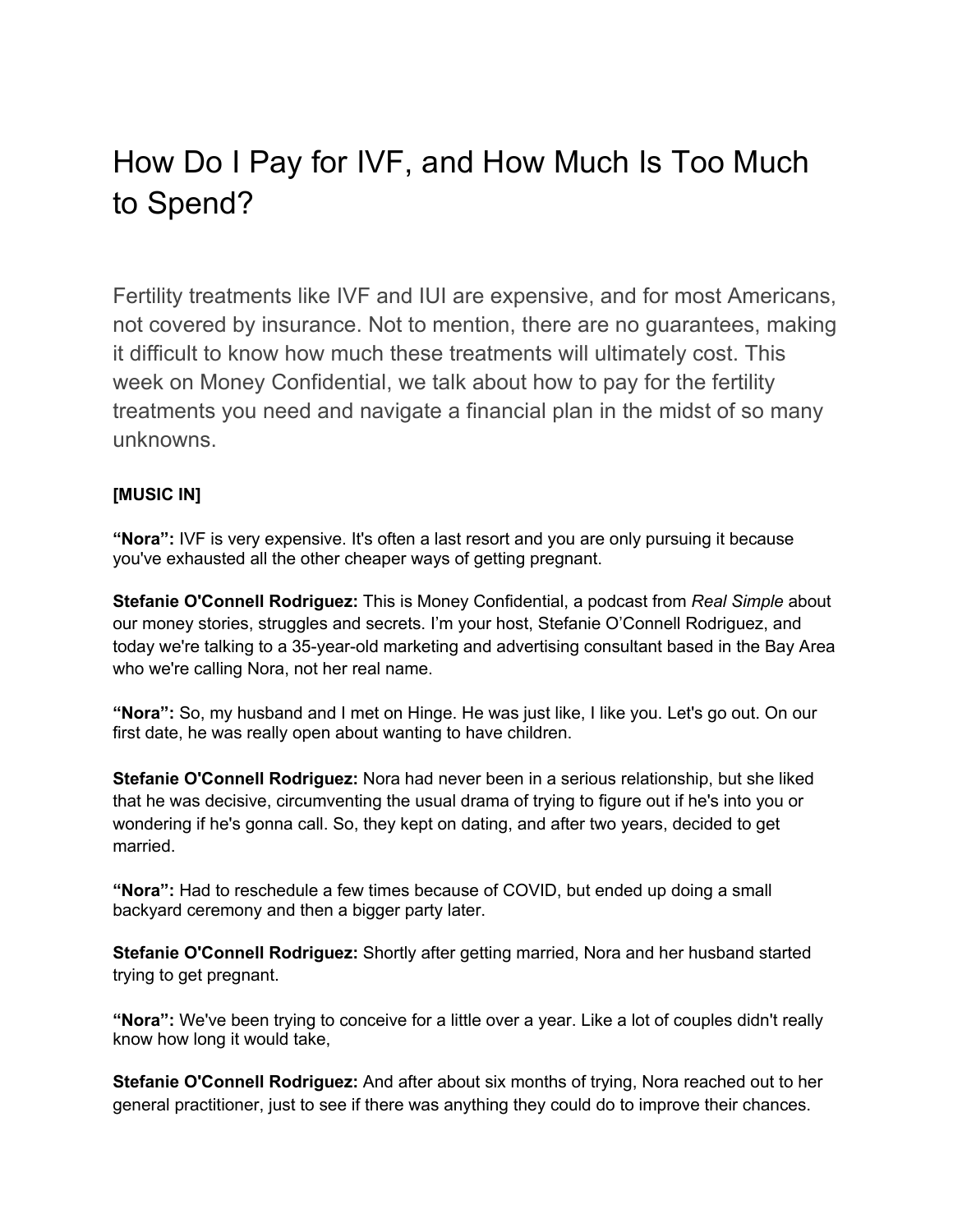**"Nora":** You learn all this new terminology and tricks and tips, like how to track ovulation. And then after almost a year of trying, decided to start IVF.

**Stefanie O'Connell Rodriguez:** Before deciding to try IVF, short for in vitro fertilization, which involves extracting a person's eggs, fertilizing them in a laboratory, then transferring the resulting embryos into the uterus in hopes of implantation, Nora and her husband also considered IUI, sometimes known as "artificial insemination", a less expensive, less invasive procedure, but with a much lower success rate per cycle.

**"Nora":** With the specifics of our case, you know, they're looking at your anatomy, your partner's anatomy, all these different tests and blood work. We just felt like it was unlikely to work for us, so we skipped over it. And then for IVF, we were told that that would be the better solution for our specific issues. And a single IVF cycle can be anywhere from \$20,000 to \$30,000 in California, depending on how many medicines you're on. Are you pursuing things like acupuncture in addition to it? You can use things like FSA or HSA to help mitigate the cost, but you're largely using out of pocket savings to pay for it.

**Stefanie O'Connell Rodriguez:** As Nora mentioned, the total cost of an IVF cycle depends on the specifics of your location, circumstances, and any added medications, procedures and appointments you may need. Success rates can vary too, with data from the CDC putting the percentage of live births per egg retrieval a little over 50% for women under 35 - and declining with age. Which can mean going through the process of IVF and managing the subsequent costs, more than once.

**"Nora":** I think she gave us like an 85% chance of getting pregnant. And then when that didn't happen, I think we were both very disappointed. It's hard to get around emotionally, 'cause we're still in this place where we wanna have a family and it's hard to put a price tag on how much we're willing to spend to have children.

**Stefanie O'Connell Rodriguez:** Nora and her husband already spent around \$35,000 on their first IVF cycle.

**"Nora":** So, we are doing some different tests and medicines before we start the next one to hopefully have that one be more successful, but that also comes with extra expenses. We're now consulting another doctor. My husband might have to have surgery. That has expenses. It's also very hard to budget for because there's no way to know how many rounds we'll have to do. Some families feel like having a child is the most important thing and they will do as many rounds as it takes. For us we feel like that could be damaging to our relationship and our financial future. So, we'll probably put a cap on it after a couple of rounds. But it's also easier to say that now. I think if we were in the position where it's time to decide whether or not to "give up" on trying, I think that would be really hard.

**Stefanie O'Connell Rodriguez:** The conversation around how much to spend on fertility treatments is one Nora and her husband have continued to have throughout the process, but money, she says, can still be a source of conflict.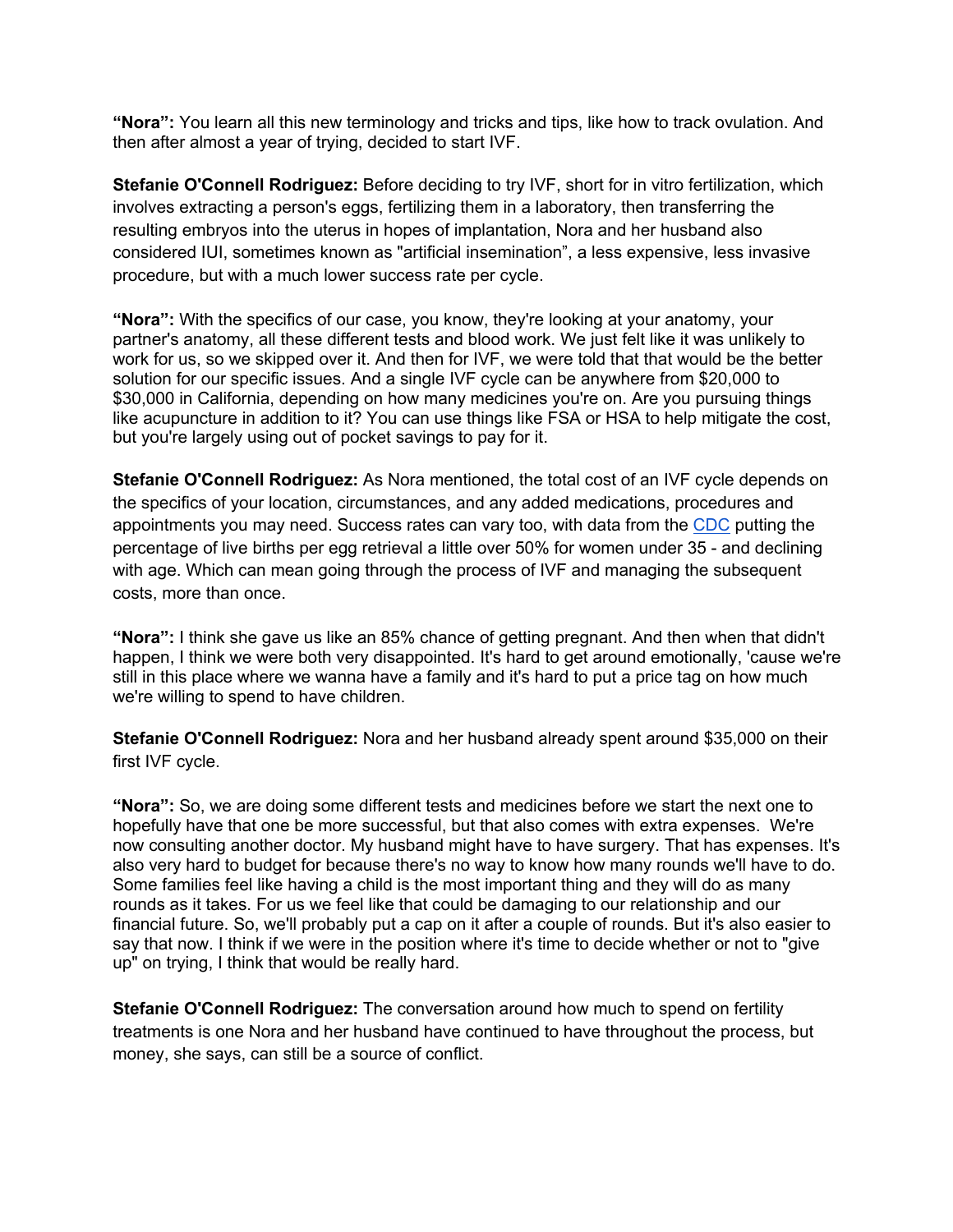**"Nora":** So, money's definitely one of the things we stress about and probably one of the only things we argue about. My husband has had to be very self-sufficient from a pretty young age. He paid off all of his student loans very young. He even delayed going to college so that he could work straight out of high school. And so, it's really important to him that we not have debt. And I think this IVF process has been hard for him because we put some of these large bills on our credit cards.

I stress more about the appointments, the medicine, the side effects, and he's more stressed about how we are gonna pay for this and making sure that we don't accrue so much debt that when we do have a child that we can raise them and give them the quality of life that we would like to have.

**Stefanie O'Connell Rodriguez:** So, when Nora and her husband first started considering IVF, she put together a spreadsheet of all of the steps and potential expenses to help them plan for and communicate through the costs.

**"Nora":** I looked at the websites of a bunch of different clinics and tried to use the information that was available to budget out what a cycle would look like. And then I joined some IVF groups on Facebook to figure out how much people were spending on their clinics and on medicine and things like that. I also, instead of just jumping into one doctor, researched several and essentially interviewed several so that we could find one that we liked and also understand their pricing. And I think that helped mitigate a lot of his anxiety around the money because I was able to arm him with information. But it has been hard in the sense of like, as we pursue IVF, we're having to put other financial goals on the back burner.

**Stefanie O'Connell Rodriguez:** So I know you've used the spreadsheet as a way to put this in real, tangible terms. I think the way that's allowed you and your husband having a dialogue about this is great. And I'm wondering if you've had that conversation on more of like a macro level?

**"Nora":** We have tried to have some big picture conversations about like, where are we willing to pull from to pay for this? So for example, we have applied for this home equity line of credit, but we could also sell that condo and use those funds to pay off the home equity line of credit and also help pay for IVF. But then that's money that was intended for our retirement or raising a family and we're spending it sooner than expected. I do think there are just still a lot of unknowns. So, it becomes hard to choose or make decisions. I prefer to just think we'll figure it out, we'll make it work.

**Stefanie O'Connell Rodriguez:** So now that you've been through it once, do you feel like it gives you a better sense of how to make decisions around the trade-offs you're willing to make?

**"Nora":** Yes. When we first started this whole process, I didn't even really understand the logistics of IVF. Even the act of creating that spreadsheet was helpful for me 'cause I had to then explain to my husband what each of these different steps are. So, there was a sort of education process that really helped with my anxiety, and now that we've been through it, there are certain sunk costs that we don't have to repeat. When I have to do it again, I'll have a lot less uncertainty around the procedure itself, which frees up more emotional bandwidth for figuring out how to pay for it.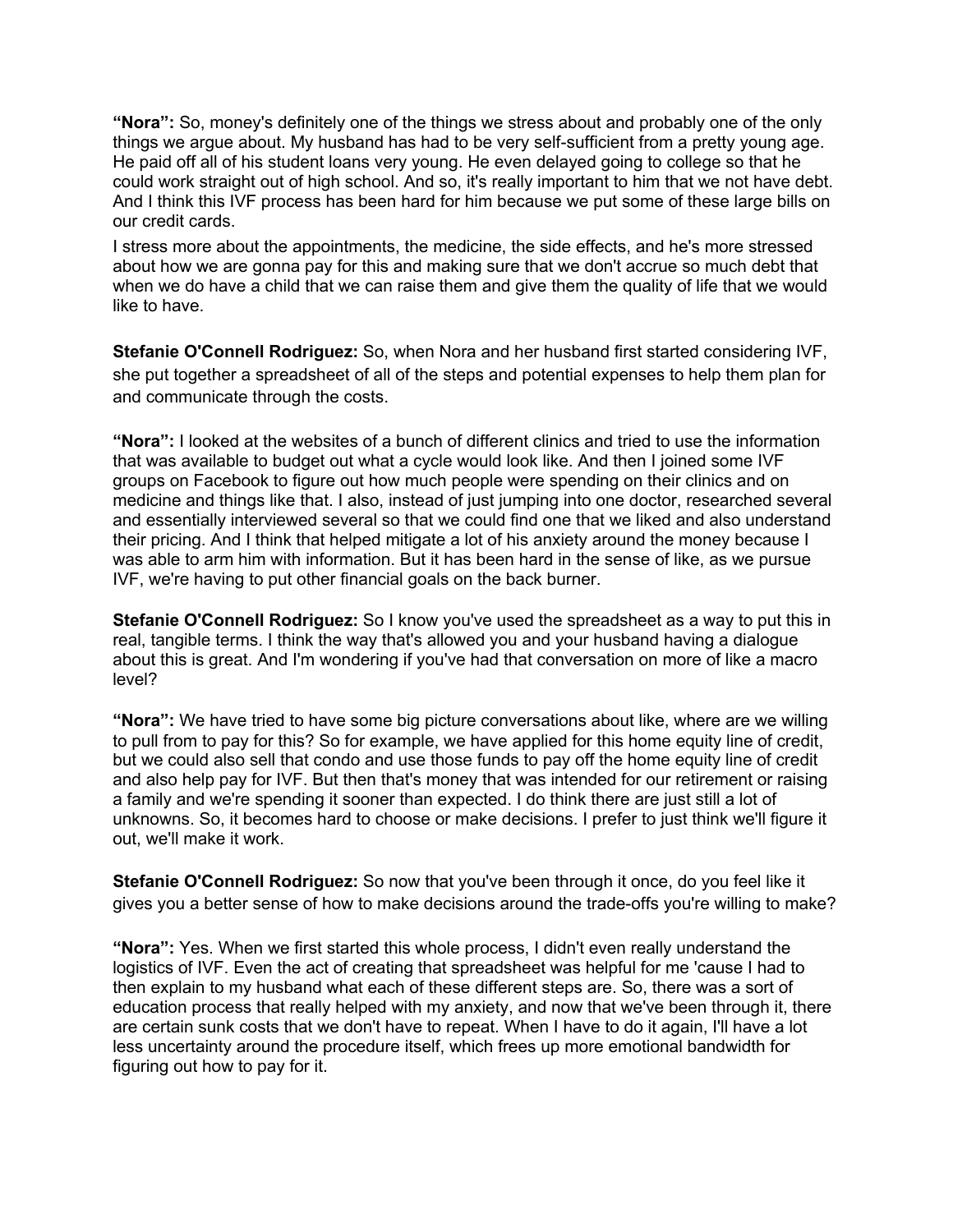**Stefanie O'Connell Rodriguez:** And how did your spreadsheet wind up comparing to the actual cost?

**"Nora":** I mean, the bottom line was pretty accurate. I had to do a bunch of extra ultrasounds. I even had an MRI and those can be \$500, \$1000 each on top of what you were expecting. When you're scheduling an MRI or an appointment, first they assume you have insurance. then you have to clarify that you're gonna pay out of pocket. Then sometimes they have an out of pocket or a community or discount rate that they'll offer. We haven't gone down the path of having to apply for financial assistance and that's something I probably could do more research on. But then there's also the time commitment of doing the research itself.

**Stefanie O'Connell Rodriguez:** Has your husband helped you with any of that stuff?

**"Nora":** He's just been working longer hours and I think feeling even more pressure to perform well at work, get promotions, get raises to help pay for this. So, I've had more flexibility in my schedule to be doing more of the leg work around negotiating fees or asking for refunds if something goes awry. That kind of stuff tends to fall on me. I've been consulting for the past year and a half which I make more hourly, but I also have to pay my own taxes and I don't get health benefits. I could go and get a job at a company that provides fertility insurance from day one, and that would potentially make a huge difference. So that's something that I've been focusing on more recently.

Using IVF and the desire to have a family as an incentive is motivating. It's also stress inducing, right? Because then I feel like more hinges on my ability to find a job to help pay for this. A lot of it's already riding on me physically, and then now I'm like, oh, I also have this sort of emotional and mental weight of finding a job that will help pay for it.

**Stefanie O'Connell Rodriguez:** I wonder if you had tried to negotiate any payment plans directly with fertility providers.

**"Nora":** I have not done a ton of research around fertility specific loans. The credit card was kinda the default 'cause it's like, okay, there's a line of credit that's already readily available to us. And we applied for HELOC, home equity line of credit, which is essentially a second mortgage. I can leverage that and get a relatively low interest rate. We've tried to get creative around paying for the IVF. You see people online liquidating their 401ks or cashing out early pensions and things like that to help pay for it.

### **[MUSIC IN]**

**"Nora":** There could be a point down the line where we say, okay, if we need to free up more money, that might mean moving outside of the Bay Area or selling the house or downsizing in certain ways. The longer this goes on I think we're gonna have to have more of those conversations of, what are our values? What are the things that are non-negotiables? And if having a child is one of those, then there are gonna have to be other things that we trade off on.

**Stefanie O'Connell Rodriguez:** After the break, we'll be back to talk more about what it looks like to make those trade offs with a financial expert who has been through the process many times herself.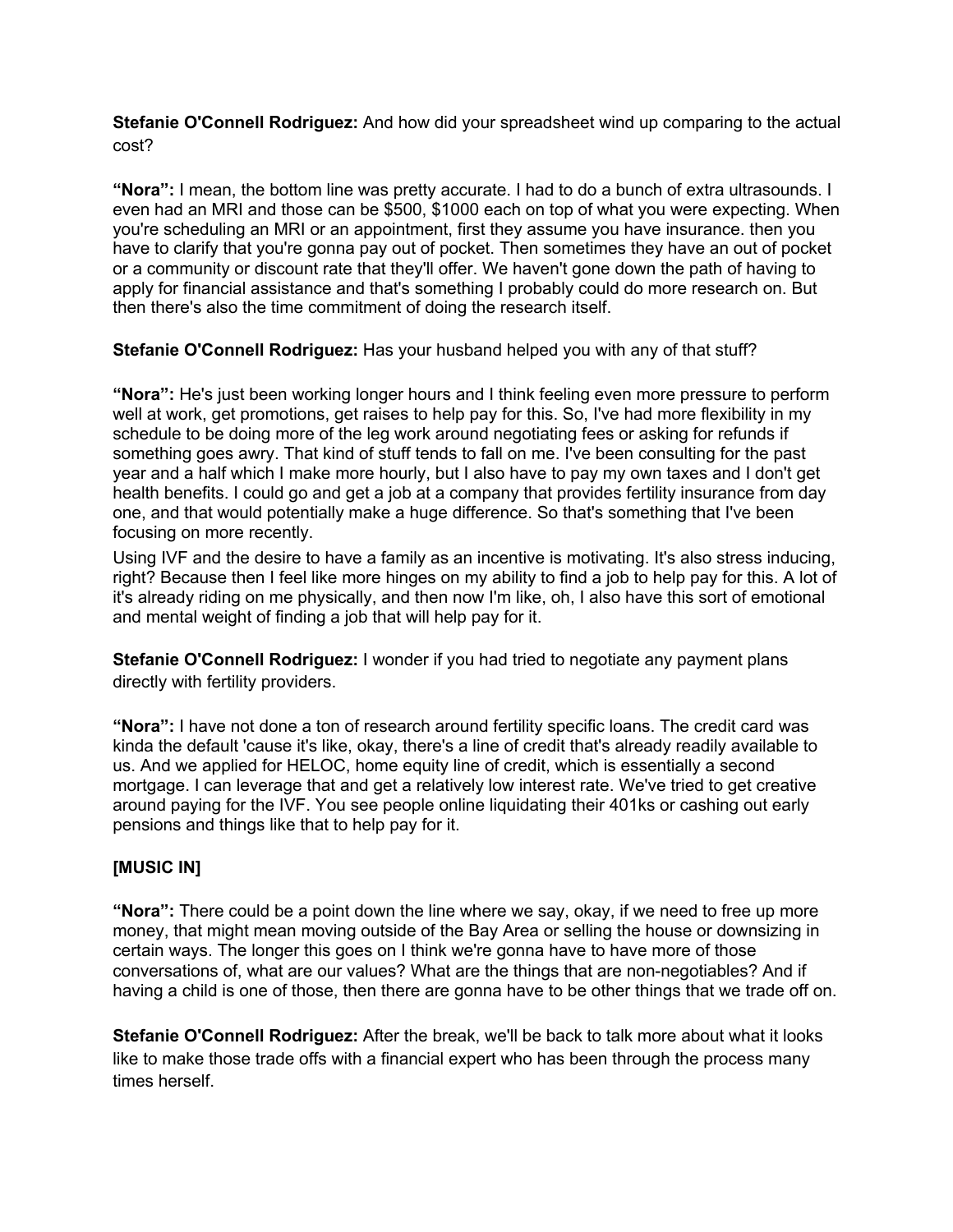### **[MUSIC OUT]**

**Natalie Torres-Haddad:** My husband and I have been struggling for nine years to conceive. And many times people will say oh, just go to IVF. I'm like, first of all, do you know how expensive it is? Second, it does not guarantee it's going to work.

**Stefanie O'Connell Rodriguez:** That's Natalie Torres-Haddad.

**Natalie Torres-Haddad:** Known as Financially Savvy Latina.

**Stefanie O'Connell Rodriguez:** Natalie and her family immigrated to Inglewood, California, from El Salvador. She is a first-generation college graduate, holds a master's degree in public administration and is the author of the book, *Financially Savvy in 20 Minutes*.

**Natalie Torres-Haddad:** My parents did the best that they could to teach us what they knew, but it was really up to us to not only just learn the language, but just understand what it is that we can do to be financially secure. And so, there was a lot of things that I had to figure out on my own, I didn't get married until I was 31. And we had about six figure debt together, in just student loans. It was not an easy or straight line to get to where we are today.

**Stefanie O'Connell Rodriguez:** A lot of what you're talking about is dealing with the financial implications from our past. Whether it's the stories we grew up with, the circumstances we grew up with, our student loans. And then balancing that against the life we're trying to build, both now and in the future. And I'm wondering how you've managed that balance?

**Natalie Torres-Haddad:** I keep it honest and say I take it day by day. Because we don't really know what might happen. But I think what's allowed me to just find that balance is having a plan in place. It doesn't mean that it's always gonna work out how we want it to be. But it's kind of nice to know that there are some options. You just kind of have to figure out what's my plan B and what's my plan C? And hopefully plan A goes well [laughs].

**Stefanie O'Connell Rodriguez:** Speaking of moving from plan A to plan B to plan C, Natalie and her husband's plan A was to start having children as soon as they got married.

**Natalie Torres-Haddad:** We thought we were gonna be that couple that gets pregnant as soon as they got married and we got married at 31 [laughs].

**Stefanie O'Connell Rodriguez:** Eventually, they decided to try IUI.

**Natalie Torres-Haddad:** We did seven rounds of IUI.

**Stefanie O'Connell Rodriguez:** And they conceived, more than once even, unfortunately though, the pregnancies did not come to term. In fact, Natalie had been through another miscarriage not long before our conversation, and had to have a dilation and cutterage, better known as a D&C surgical procedure as a result.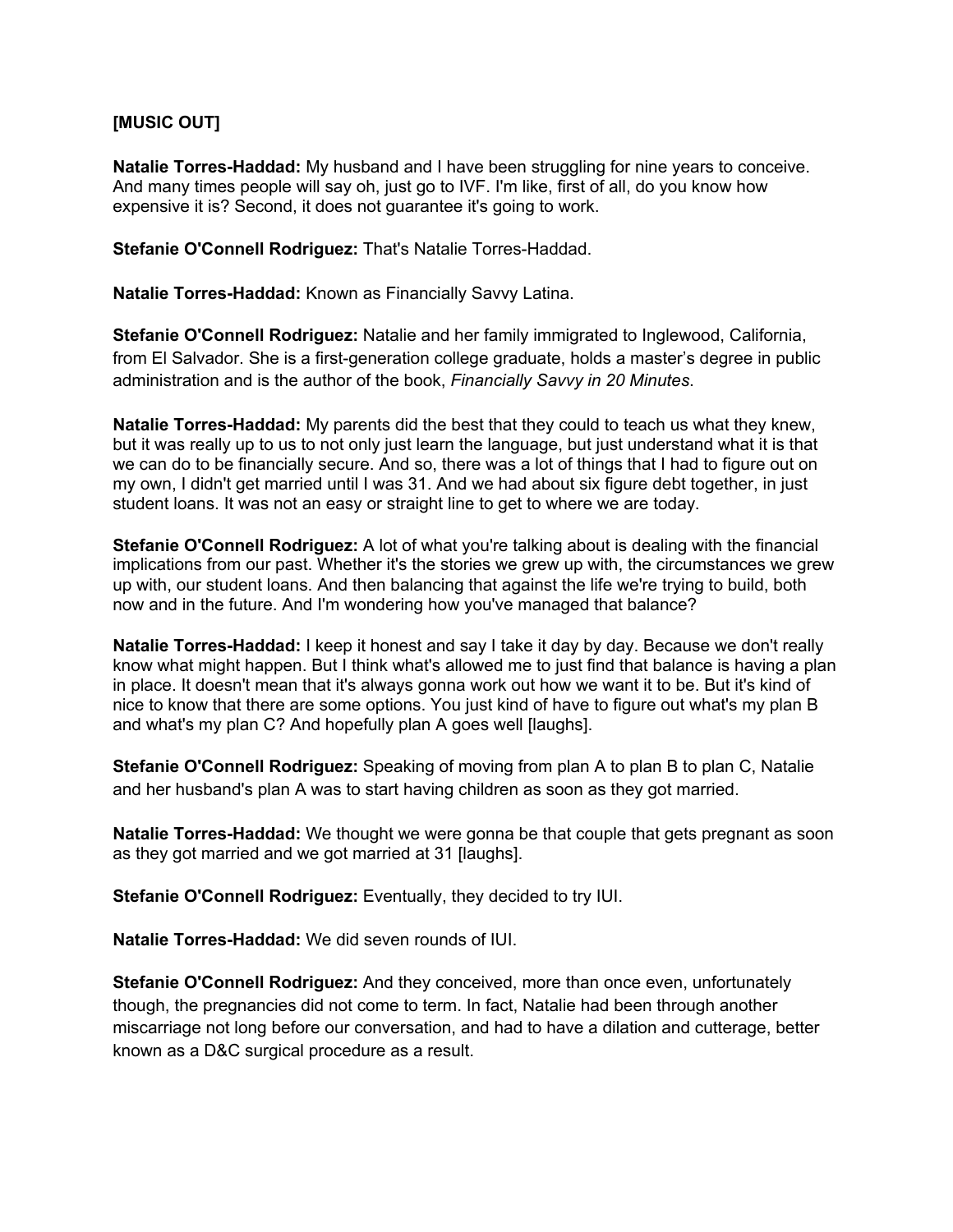**Natalie Torres-Haddad:** It's the most difficult thing going into hospital knowing that you were coming out without it, and that you're spending this much money. Our insurance covered 90% of it, we're still paying a couple thousand dollars out-of-pocket. It costs more to have that procedure than having a baby. If I get emotional it's 'cause I feel like I'm still in it.

My recent miscarriage was extra hard because, I mean it's never easy, but a grief of now that we no longer will have the option of doing an IUI. And so now we have to go to this huge jump of putting all our money into this particular treatment. I think sometimes people forget there's the aftermath with the nightmare that happens. How difficult it is for you to get up out of bed. I'm gonna start crying, but to cook, to clean, to do work. The fact that you have to make these decisions, extremely hard financial decisions, you need the support and you need to be able to talk about it. And oftentimes women send me messages that they had miscarried and they've never told anyone, or their friends didn't understand and they mourned in silence.

**Stefanie O'Connell Rodriguez:** The idea of reducing this down to money just feels not really possible. Navigating grief at the same time that you're trying to make financial decisions about your future.

**Natalie Torres-Haddad:** One of my close girlfriends, she had seven miscarriages. And she reminds me, you're trying to rationalize the irrational. When someone says you have a 10% success rate or whatever it is, the rational side of me is saying nope, that's just not a good investment. Your diploma, your home, you have this tangible thing that you're like I spent this much money, but it's here. And when it comes to trying to conceive, you have to have also the reality of, you might spend all that money and it's a gamble. It might not work. I think the thing that's helped me is, what is my limit right now?

**Stefanie O'Connell Rodriguez:** One of the ways our listener asked it is, How much is too much to spend? Would you approach things in that way, or would you approach it one cycle at a time? Or another method?

**Natalie Torres-Haddad:** You kind of have to do both. The reason why we wanna look at it as per cycle is because you only have a certain limit depending on your age. And most rounds can be from \$15,000 to \$30,000, depending how much medication you need. Depending if there's other factors that are related to your health that might affect it. A lot of people really need to have that conversation, if not with their CPA, but with their spouse for sure, of what is the worst case and the best case scenario? What you think you're financially equipped to do.

And then also taking breaks if you can, if you have the luxury of age. Some people have to do that. They're like, you know, we can't try for another round till next year cause we gotta save up. At the end of the day it's what's gonna bring you less anxiety. Unfortunately, in the United States most insurances don't cover fertility costs for women.

**Stefanie O'Connell Rodriguez:** Let's talk about okay, I have health insurance, where do I start when it comes to navigating infertility?

**Natalie Torres-Haddad:** So talking to your insurance is I think the first step you need to go through, because you wanna know what's going to be out-of-pocket and what's covered. And if it's out of network, chances are you can get a super bill from the doctor and submit the claim yourself. However, if your insurance doesn't cover it, then obviously it's out-of-pocket. So the first question you gotta ask yourself, if the center that you're going with is in network what is covered? And if they're not in-network, what you can basically pass as regular insurance? So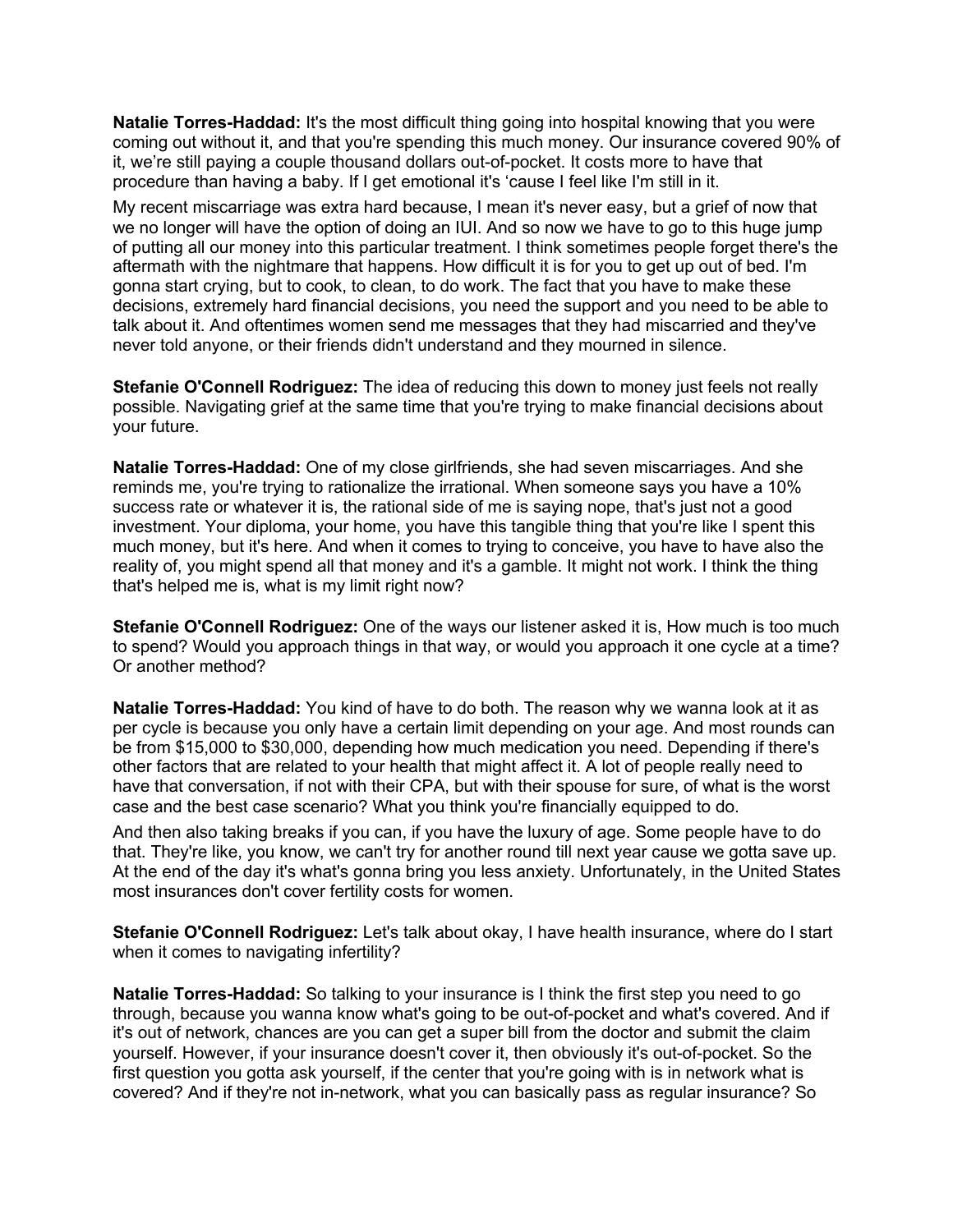ultrasounds was a big thing. Because it's technically a woman health issue, it can be covered. But if you were to say, "Oh, it's for IUI or IVF", they will say no coverage for those type of fertility treatments. So it's important to know how it's worded.

If you don't know what your insurance has covered, have them double check anyways because they have different codes. Every center has a different code too. I found myself hours and hours trying to figure out if this center had the same code for another. My OB, she was in network so everything was covered for certain treatments, but when we were sent toward a specialist, they had very small things that were taken care of, everything else would be completely out-ofpocket. Another conversation with the insurance is how long will it take once you submit the claim. You might not get the bill till five weeks later. And then you submit it, and then you might not get that payment till two months later, right? So, you have to act accordingly on how you're going to pay those bills if you're not paying, completely cash up upfront.

And so, when it comes to insurance, have a list of questions already set up. If you don't know what questions you should be asking, I highly recommend you joining a support group of women that have already gone through such programs. What questions that they wish they would've asked beforehand.

**Stefanie O'Connell Rodriguez:** Once you've clarified what costs are and aren't covered, by talking to your insurance provider, your primary care provider, potential specialists, clinics and ideally, other individuals in your area who've been through the process, Natalie recommends shopping around and comparing prices across providers, clinics and pharmacies.

**Natalie Torres-Haddad:** Just like you're shopping for anything you need to really look at what options are available to you. And I know that could be really scary, especially for something that is IVF, or any type of fertility treatment really. I found out that you can shop around different pharmacies for the medications because they all have their own prices. I started looking at different facilities, different centers. Every center has their own deals.

You also have to get a consultation with the doctor, Those are usually out-of-pocket too. They're like, "Hey, our consultation is \$200, \$250 one-on-one. There's some that also provide free webinars, so I recommend people to do that before. They usually have someone that talks about their experience. They have the doctors on there. And you just can ask questions as well. The good and the bad of working with a great center is they know what you're going through. If you've been there more than a few times, which many of us have, they know we'll either pay up front, or we're waiting for the insurance to come in. And just ask sometimes like, is there a way that we can hold off paying this next month or next week?

Most of the time they'll work with you because they know you need the rest of the treatments. It's frustrating too because it's almost like you know you're dealing with a collector and you sometimes have to go through multiple rounds for it to work. So now when you're looking at investing thousands of dollars, I have a friend who spent over \$150,000. That is a house for some places in the country.

**Stefanie O'Connell Rodriguez:** Let's talk about saving for IVF. What's the strategy here?

**Natalie Torres-Haddad:** First, check with your employers, see what they're going to cover. There's a lot of companies, especially if you're an executive level, they'll cover infertility costs, infertility treatments. There are also foundations that will pay for your fertility, depending on your religion. And so, look into that. If you're a veteran, I know a lot of veterans, their fertility costs are taken care of.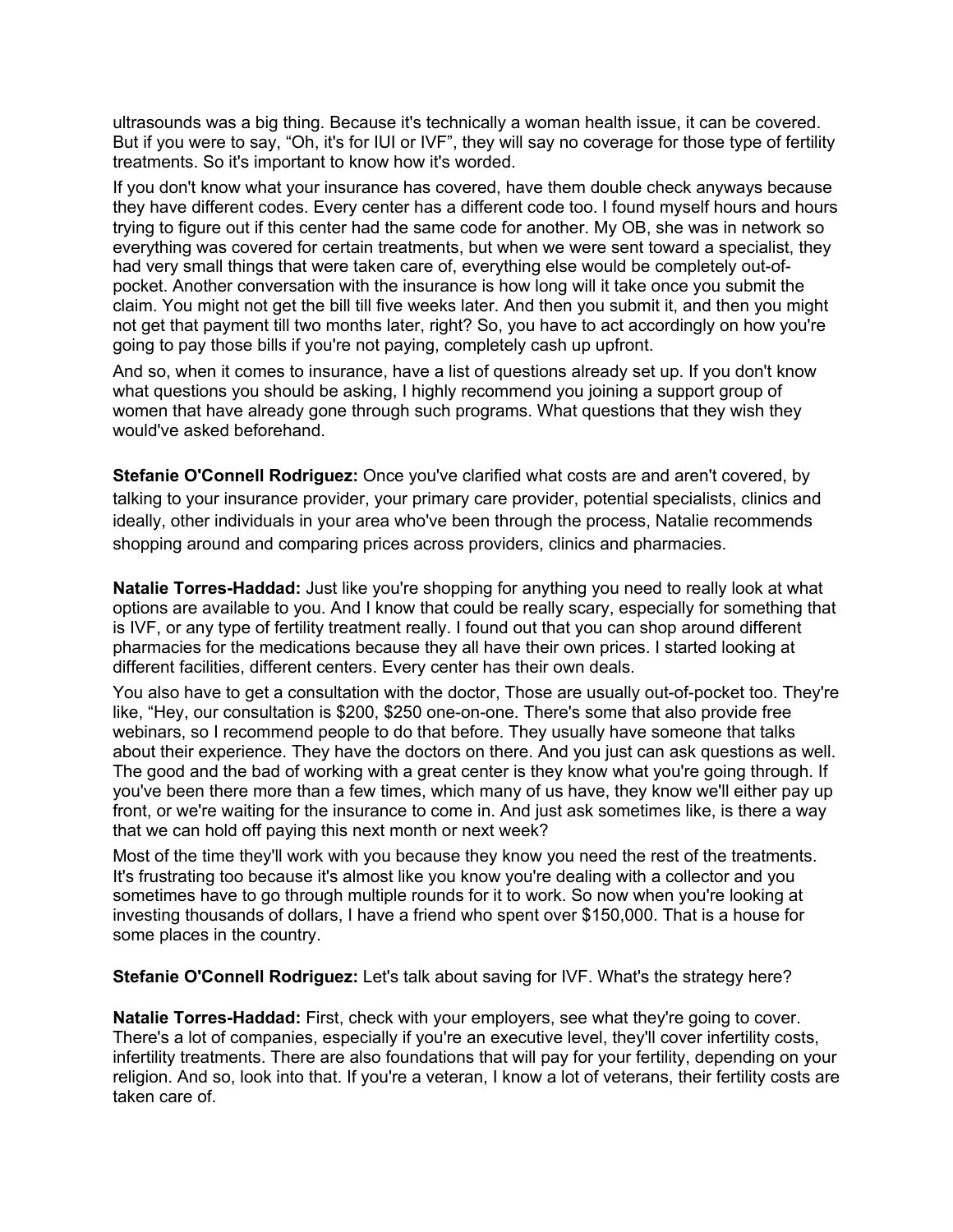Having some sort of savings, like I said, those moments where you have to pay out-of-pocket, and you don't know if the bill's going to be covered through your insurance. Another one is fundraisers. For weddings, a lot of people that know that they're going to have to go that route, instead of gifts, help us with our family. And so, I think there's no shame in either one. The amount of money I've invested in my family, my friends, birthdays, baby showers, baptisms, first communions, that's a lot of money. Also thinking about taking out a loan.

There's actual loan programs just for fertility. Most fertility centers will refer you to financial programs that are available to you. So if you're not going through a traditional route, through your bank, or taking out a loan on some asset that you currently have. Fertility financing is usually a loan that is particular for fertility treatment. I know a lot of people do credit card as well. They have promotional rates, zero percent for 24 months or 12 months.

I know a lot of personal friends that had their parents help out. Because some of them are grandparents that are investing in their future grandchildren, right? And so, they look at it in a different way, of maybe taking out, if they had a trust set up or things that need to be moved around as far as helping now, as opposed to just letting go the natural route. And so, I think it goes back to what brings you less stress, how you can involve other people, and then, what is your plan B and C? Have those already talked about because it's a lot harder to make those decisions when you're going through it.

**Stefanie O'Connell Rodriguez:** When you are considering different financing options like a credit card or, I don't know, cashing out part of a 401(k) How do you draw a red line?

**Natalie Torres-Haddad:** Uh, I sigh with you, because for someone who's going through it, the 401(k) subject is really difficult because before you're retired, you are going to be dinged with a lot of penalties and all these fees. So that's not necessarily the best. However, I know some people that's all they have as the option. And they'd rather do that and start again from ground zero. So, it all really depends, back to your values and what you can leverage. The best way I rationalize, where we're going to go with is what's doable for our payments? What can we afford to pay? What is my limit?

**Stefanie O'Connell Rodriguez:** So just to recap, once you've clarified what costs are and aren't covered by your insurance provider, you can have the same conversation with your employer to see if they provide any fertility benefit coverage on top of your existing health insurance plan.

You can also comparison shop across clinics to find the best combination of success rates, pricing, financing options and any special offers—keeping in mind that your best option might be out of state or even abroad, in which case you may need to include travel costs in your total fertility budget.

In addition to comparing prices on medications across pharmacies, some manufacturers may offer discounts on their medications directly.

You can also apply for grants to help people finance their fertility journeys, available through different cultural, religious and local organizations. Check out the find a grant tool at cofertility.com to see which ones you might be eligible to apply for.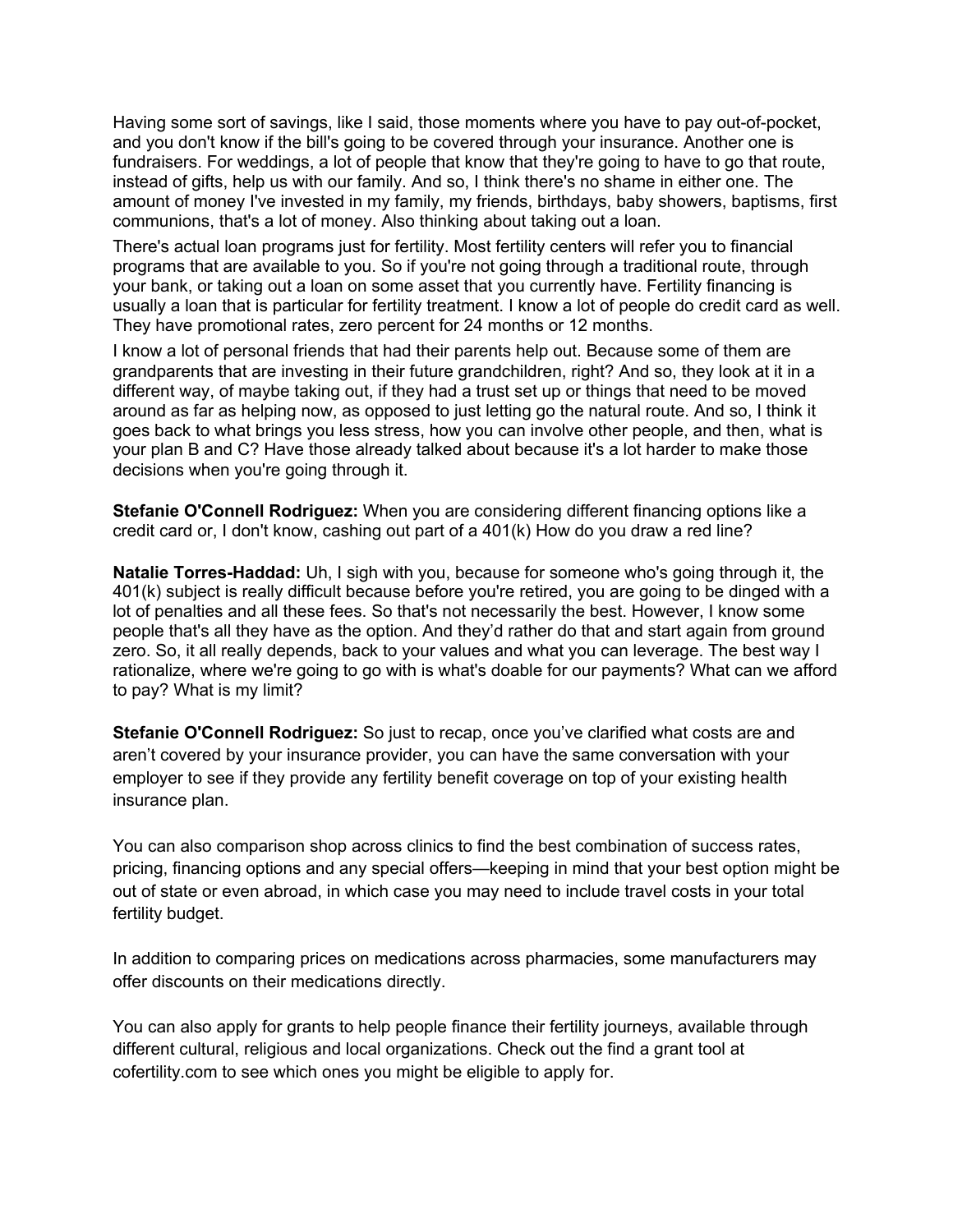And when considering any financing option, whether it's a credit card, a home equity line of credit, a personal loan or a loan facilitated directly through the clinic, remember to do your due diligence and read the fine print, understanding all of the repayment terms including interest, payment schedule and amount, and how that will fit into your financial plan today, before moving forward. While there is a lot about the fertility process that you won't know, you can get clear on what your limits are today. And don't hesitate to bring trusted friends and family into that process.

**Natalie Torres-Haddad:** Enlist your family or friends that you know will be supportive. Not necessarily financially supportive, but maybe can help you stay accountable. My husband and I never really shared in the beginning, the first few years that we were trying, because it was also really painful. A lot of people automatically would say, "Oh, when are the kids coming?" Or "Time's running out." They assumed because we had no children it was by choice. So, we didn't really talk about it, until we started involving some of our closest family members, it helped carry the load of it.

And then same thing with my girlfriends. None of them have been through what I've been through but having them involved with that conversation was really important for me. And I recently had that conversation with them because it was letting them know there's things that I cannot be a part of right now because emotionally, physically, all that is really difficult. They might be going on vacations. They might be doing things with their kids. Or making financial investments, We kind of feel like you're a sitting duck when you're going through IVF treatments, when you have so much uncertainty ahead of you, and you're shelling out thousands of thousands of dollars, it's a difficult situation when you're just trying to figure out, can I plan two years in advance? Can I plan a year in advance?

And hopefully you find a support group or women that have done it before. That's really important because there's times when you're just like, "Ah, I just wanna give up. And just figure something else out." But sometimes you just need extra cheerleaders to remind you like, "Hey you've got what you have in place and things will need to work out the way they do."

My husband and I worked so hard, years to save to have this baby budget, and now having to use it for treatment is extremely difficult. But I feel really fortunate that we're like okay, fine. If we have to start at this, if it puts us in debt, or whatever it might be.

### **[MUSIC IN]**

**Natalie Torres-Haddad:** It's still very much a rich person's option. And we're fortunate that we have that option. And it breaks my heart to think someone doesn't have that too, to be able to start a family. I think the more people are talking about this, I'm gonna start crying, but we'll feel less alone. And we'll feel like there's a lot more options and overall support. Because, I've been through a lot in my life, and it's the most emotionally taxing thing I've ever had to go through.

**Stefanie O'Connell Rodriguez:** Money is always about so much more than just the bottom line. Especially when it comes to decisions around fertility, they can be as emotional as they are expensive—if not more so.

And while our spreadsheets and negotiation strategies and financing options can help us begin to wrap our minds around the costs by putting them into tangible terms and mapping out a plan